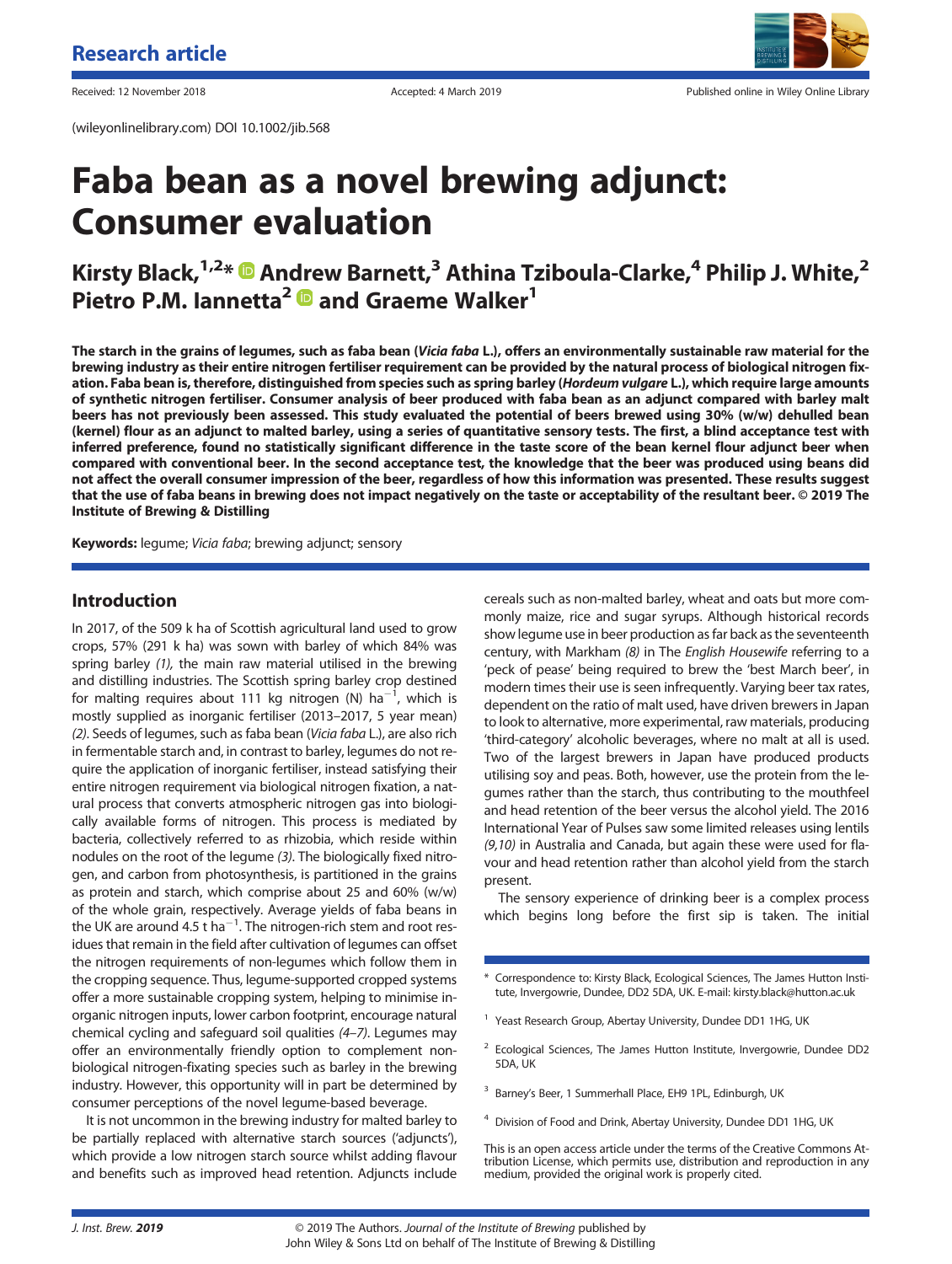

appearance is assessed via colour, clarity, carbonation and head foam quality, followed by the aroma from the volatile compounds. On drinking, these aromas combine with the taste profile to produce a complex array of flavours, impacted by the ethanol content and bitterness. All are further affected by mouthfeel, the texture and body (or viscosity) of the liquid itself. All these factors influence a consumer's drinking experience, whether assessed by a professionally trained panel or, as in this instance, an average consumer. The palatability and acceptability of food and drink are, however, further determined by consumers' 'experience' and the 'information' available to them. These are commonly referred to as 'bottom-up' and 'top-down' determinants, respectively *(11)*. Allison and Uhl *(12)* demonstrated that removing the information that typically accompanies beer, primarily the labels, resulted in favourites being forgotten and new preferences being made. This switch was solely a consequence of the environment in which the beer was consumed. Wolfson and Oshinsky *(13)* found that a chocolate drink could be rated two points higher on a ninepoint preference rating scale if labelled as 'space food' versus 'unknown'. In addition, Lee *et al*. *(14)* found that the timing of the provision of information could determine consumers' preferences. In this instance, information shared prior to consumption (the 'disclosure condition') influenced the experience itself, determining expectations, whether positive or negative. In contrast, sharing information after consumption had less of an impact on the pre-formed, experience driven rating. Thus, our reaction to food and drink is not simply down to palatability but is also influenced by many other factors *(15)*.

The impact upon consumers of including beans as an alternative starch source in beer production is unknown. Using a commercially available dehulled bean (kernel) flour, beer taste and acceptability were assessed via tests conducted on different consumer cohorts in 'blind' and 'disclosure' conditions. The disclosure condition consisted of a positively and negatively positioned offering. These tests were justified on the basis that knowledge of legumes as a 'sustainable option', may be counteracted by the more common association of bean consumption with flatulence *(16)*. The positively positioned product used language that aimed to raise curiosity whilst appearing sophisticated, offering an enticing and 'exotic' product implying high quality, sustainability and healthy ingredients. For the negatively positioned product we wished to capture the negative associations of beans. The association of beans with flatulence has been prevalent for millennia, as exemplified by ancient Greeks referring to beans as containing 'the breath of life' *(17)*.

# **Materials and methods**

Two quantitative affective tests were performed:

- Test 1 was a blind acceptance test with inferred preference to assess the taste experience only. The test beer, 'Beer 1', was compared with an existing product, 'Beer 2', and a nine-point hedonic scale used to indicate the degrees of poor to good. No ingredient information was provided to the participant. This allowed the establishment of a baseline preference rating in comparison with a similar commercially available product.
- Test 2 was a marketing position acceptance test under three conditions – (1) with positive positioning, (2) without positioning and (3) with negative positioning. This test provided ingredient information prior to tasting and assessed the participants' overall impression of the beer and how this was impacted by the 'positioning' condition of the ingredient.

#### **Participants**

The experiments were conducted as part of two different events at the Edinburgh International Science Festival held in Edinburgh in April 2015. Because the experiment was conducted at public events, the participants did not sign a standard consent form. However, all were given an information sheet to read prior to taking part in the experiment explaining the purpose of the experiment and the procedure to be followed. Participation was voluntary.

One hundred and nineteen consumers (73 women, 44 men, two who failed to specify) aged between 19 and 64 years [17 failed to specify, mean (*M*) = 31.6, standard deviation (SD) = 9.0] took part in test 1. One hundred and twenty-six consumers (44 women, 79 men, three who failed to specify) aged between 20 and 77 years (17 failed to specify,  $M = 36.8$ , SD = 12.4) took part in test 2.

#### **Beverage stimuli**

Both beers utilised were produced by Barney's Beer, Edinburgh, Scotland, UK. At the time of the study 'Beer 2' was available commercially; 'Beer 1' was released following the completion of this study (Figure 1). Beer 1, '*Fe Fi Fo*', was a modified version of 'Beer



Figure 1. Packaging of beers as available commercially: (a) Beer 1 - 'Fe Fi Fo', a modified version of Beer 2, where 30% by weight of the malted barley has been replaced by bean kernel flour; and (b) Beer 2 – 'Volcano', an India pale ale used as the control beer in the blind condition.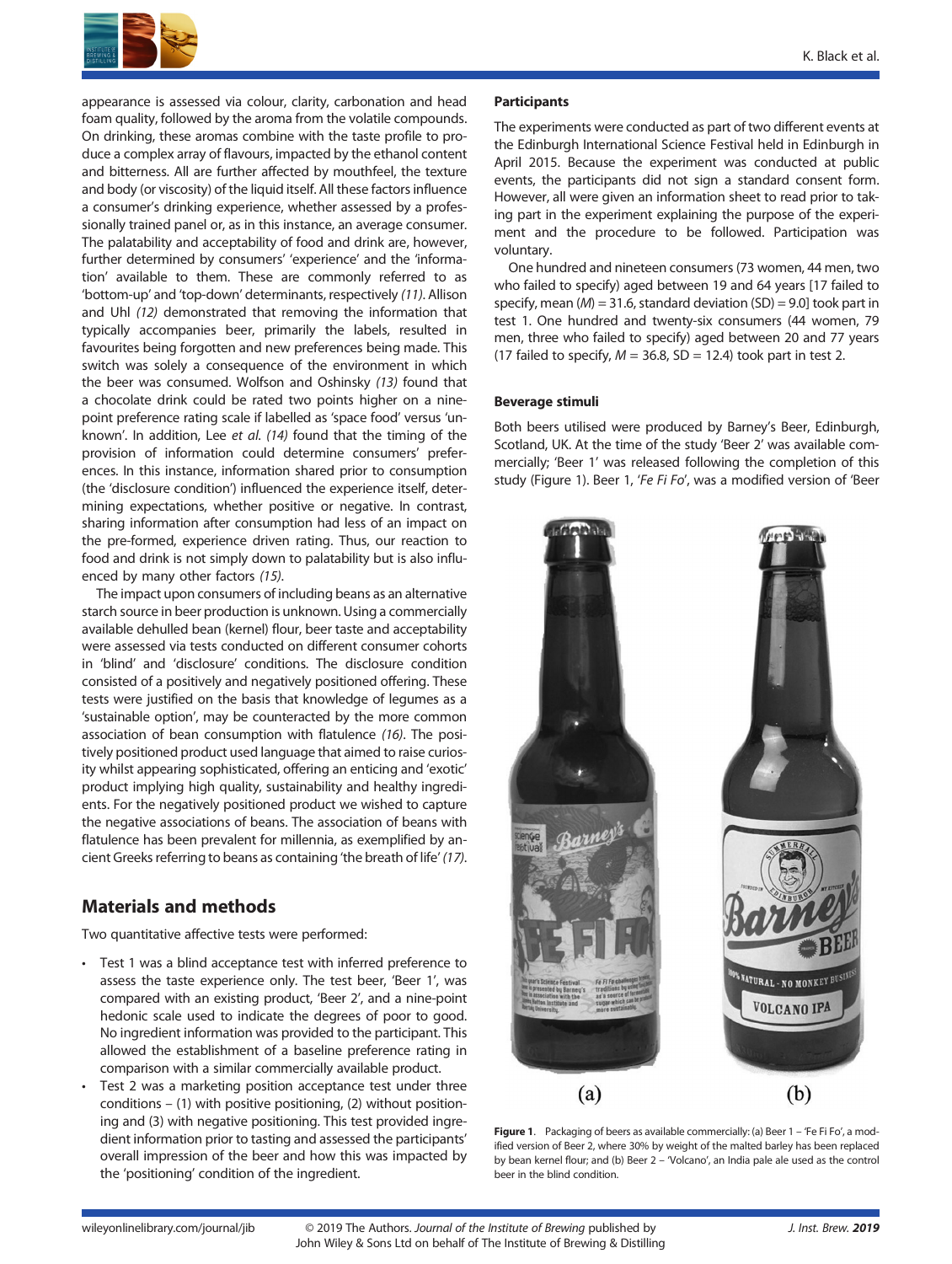2' where 30% by weight of the malted barley had been replaced by bean kernel flour (broad bean flour – obtained by milling of broad/faba bean) and the percentage of darker malts increased to compensate for any loss in colour owing to malt reduction. The bean kernel flour was precooked to achieve gelatinisation of the starch prior to following the standard brewery mashing regime. Beer 2, 'Volcano', an India pale ale was used as the control. Both beers were 5% alcohol by volume; however, they varied in other quality attributes (Table 1).

#### **Beer 1 production**

Bean kernel flour (40 kg, Gemef Industries, France) was mixed with water and *α*-amylase (HT Alpha Amylase – Grade P, SPL International, UK) and held at 80°C for 1 h. This slurry was then mixed, along with additional water (67°C), with malted barley (Pale, 60 kg 308 L°kg; Munich, 20 kg 305 L°kg; Crystal, 3.2 kg, 280 L°kg; Caramalt, 1 kg  $280 L<sup>o</sup>$ kg – all supplied by Bairds Malt, UK) and held at 64°C for 75 min. After separation the wort was boiled for 60 min during which time hop (Charles Faram, UK) additions were made at 0 and 60 min. Following cooling and transfer to the fermenter, the wort (original gravity 1.0407) was pitched with yeast (Fermentis US05 strain) and fermentation in cylindrical tanks for ~6 days at 21°C until reaching a gravity of 1.010. Following cooling (11°C) and addition of processing aids (Brewers Clarity, Murphy & Sons, UK), the beer was shipped to a third-party bottle contractor for cooling and storage (0°C, 2 weeks) prior to sterile filtration and packaging (330 mL bottles, carbonated to 2.2 volumes).

#### **Beer 2 production**

Beer 2 was produced as for Beer 1 but without the precook or addition of bean kernel flour.

#### **Analytical methods**

All analyses were performed by Brewlab Ltd, Sunderland according to the Analytica EBC recommended methods*(18)*. The analyses were original and packaged gravity (EBC 9.4), alcohol by volume (EBC 9.2.1), pH (EBC 9.35), colour (EBC 9.6) and bitterness (EBC 9.8).

#### **Beer quality attributes**

Test 1 – a 50 mL sample of both 'Beer 1' and 'Beer 2' – was prepared in clear plastic cups for each participant. The order in which participants received the two beer samples was alternated throughout the experiment. Participants were given no information regarding what the two beer samples were.

| <b>Table 1.</b> Standard quality attributes of Beer 1, faba beer, and<br>Beer 2, 'Volcano', conventional beer |                     |                    |
|---------------------------------------------------------------------------------------------------------------|---------------------|--------------------|
|                                                                                                               | 'Beer 1' – Fe Fi Fo | 'Beer 2' - Volcano |
| Original gravity                                                                                              | 1.0406              | 1.0466             |
| Packaged gravity                                                                                              | 1.0045              | 1.0082             |
| Alcohol by volume                                                                                             | 4.68                | 4.98               |
| рH                                                                                                            | 4.66                | 4.33               |
| Colour (EBC)                                                                                                  | 22.2                | 11.5               |
| Bitterness (EBU)                                                                                              | 43.7                | 42.7               |



Test 2 – one 50 mL sample of 'Beer 1' – was prepared in a clear plastic cup for each participant.

#### **Procedure**

The participants were instructed to read an information sheet and complete the first section of a questionnaire to determine if there was any reason they could not take part in the study.

For test 1 (blind condition), each participant was instructed to taste each beer in turn and rate the taste on an anchored ninepoint category scale *(19)* on a pencil and paper questionnaire. The rating scale included the following question/response scale for each beer: 'on a scale of 1 to 9, how would you rate the taste of the beer?', with nine response options where  $1 = \text{very}$ poor, to  $5 =$  average and  $9 =$  very good. The tasting lasted *<*5 min.

For test 2 (disclosure condition), each participant was presented with one of three positioning sheets (see Figure 2) and instructed to taste the beer and rate how much they liked the beer on an anchored nine-point category scale *(19)* on a pencil and paper questionnaire. The rating scale included the following request/response scale: 'taste the beer and tell us your overall impression'. The nine response options were  $1 =$  dislike extremely,  $2 =$  dislike very much,  $3 =$  dislike moderately,  $4 =$  dislike slightly,  $5$  = neither like nor dislike,  $6$  = like slightly,  $7$  = like moderately,  $8$  = like very much and  $9$  = like extremely. The study lasted *<*5 min.

|                        | <b>Fabale</b>                                                                                                                                                                                                                                                                                                                                                                                                                                                                                                                                                 |
|------------------------|---------------------------------------------------------------------------------------------------------------------------------------------------------------------------------------------------------------------------------------------------------------------------------------------------------------------------------------------------------------------------------------------------------------------------------------------------------------------------------------------------------------------------------------------------------------|
|                        | <b>Earth Friendly Beer</b>                                                                                                                                                                                                                                                                                                                                                                                                                                                                                                                                    |
| Position 1<br>Positive | Start drinking with the environment in mind. Recent raw material<br>innovations have developed faba beans, a sustainable and environmentally<br>friendly crop to grow, as an ingredient that can potentially challenged<br>current brewing tradition, embracing pulses as a largely all-but-forgotten<br>source of fermentable sugar. In the brewing of this ale 30% of the malted<br>barley has been replaced with faba flour to yield an ale that is slightly darker<br>and more rounded in body to compliment the naturally nutty flavour of the<br>beans. |
|                        | Ingredients                                                                                                                                                                                                                                                                                                                                                                                                                                                                                                                                                   |
|                        | 30% farine de fève                                                                                                                                                                                                                                                                                                                                                                                                                                                                                                                                            |
|                        | 70% malted barley                                                                                                                                                                                                                                                                                                                                                                                                                                                                                                                                             |
|                        |                                                                                                                                                                                                                                                                                                                                                                                                                                                                                                                                                               |
|                        | <b>Trial Beer</b>                                                                                                                                                                                                                                                                                                                                                                                                                                                                                                                                             |
| Position 2             | Ingredients                                                                                                                                                                                                                                                                                                                                                                                                                                                                                                                                                   |
| Neutral                |                                                                                                                                                                                                                                                                                                                                                                                                                                                                                                                                                               |
|                        | 30% broad bean flour<br>70% malted barley                                                                                                                                                                                                                                                                                                                                                                                                                                                                                                                     |
|                        |                                                                                                                                                                                                                                                                                                                                                                                                                                                                                                                                                               |
|                        | <b>Has Bean</b>                                                                                                                                                                                                                                                                                                                                                                                                                                                                                                                                               |
|                        | Beans, beans, are good for your heart! The more you eat, the more you<br>Start drinking like a $17th$ century Londoner! For this beer we have revisited                                                                                                                                                                                                                                                                                                                                                                                                       |

|            | brewing traditions of old and have thrown in some tic beans to the normal                                                                                |  |
|------------|----------------------------------------------------------------------------------------------------------------------------------------------------------|--|
| Position 3 | malted barley mix. Brewing records as far bask as 1615 show the use of peas<br>and beans in brewing; we are not sure why their use died out but we think |  |
| Negative   | the taste is worth any potentially gaseous side effects!                                                                                                 |  |
|            | In the brewing of this ale 30% of the malted barley has been replaced with                                                                               |  |
|            | tic bean flour to yield an ale that is slightly darker and more rounded in body                                                                          |  |
|            | to compliment the naturally nutty flavour of the beans.                                                                                                  |  |
|            |                                                                                                                                                          |  |
|            | Ingredients                                                                                                                                              |  |
|            | 30% tic bean flour                                                                                                                                       |  |
|            | 70% malted barley                                                                                                                                        |  |

Figure 2. Text for the three different positions presented in the marketing position acceptance test, of which only one was presented to each participant.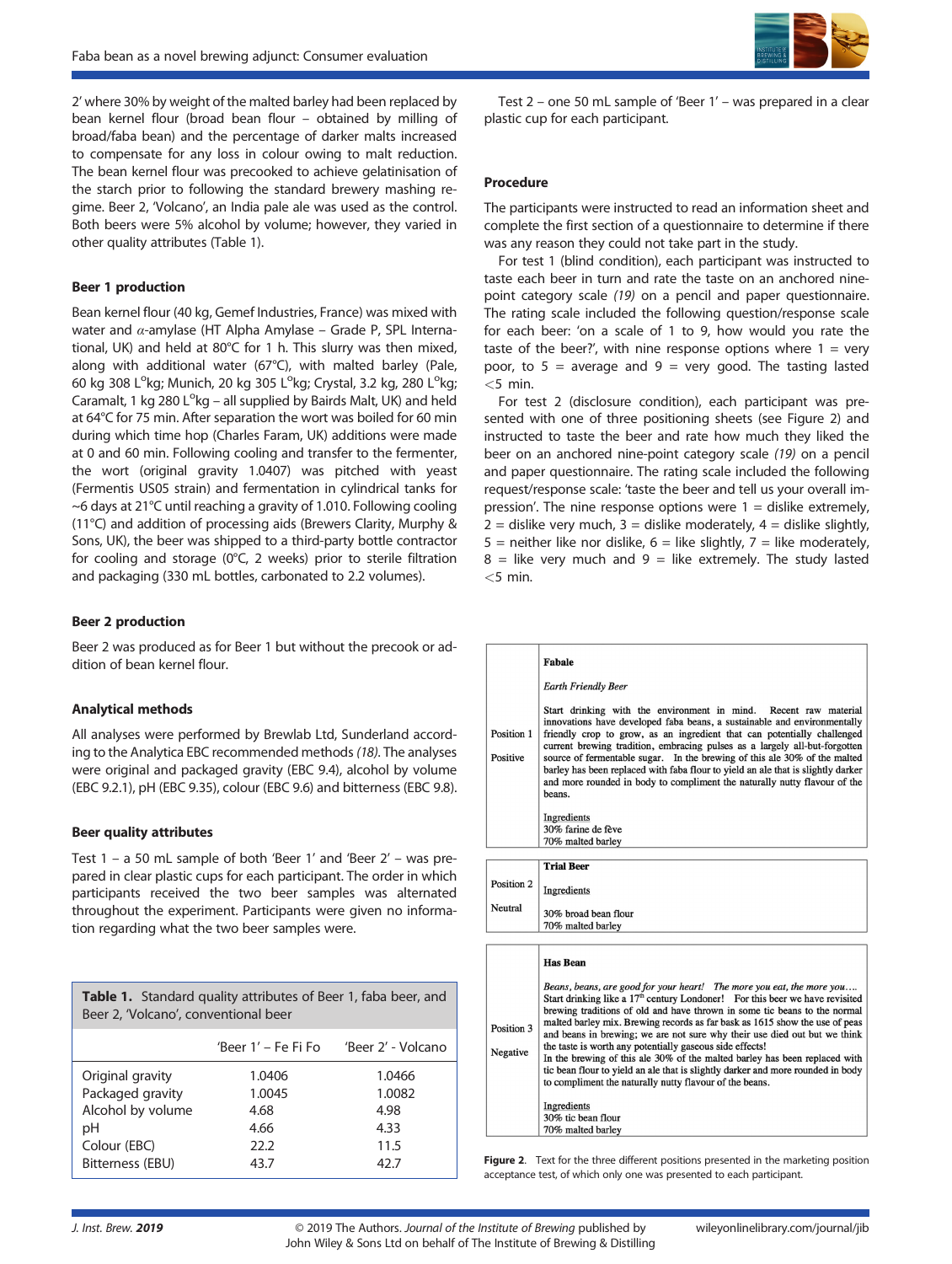



Figure 3. Participants' rating of the beer brewed using faba bean kernel flour: (a) blind vs. a conventional malted barley only beer; and (b) vs. itself when the ingredients are known. The scale was an anchored nine-point category scale in the blind condition assessing taste with 1 = very poor to 9 = very good. In the disclosure condition the scale assessed the overall impression of the beer with 1 = dislike extremely and 9 = like extremely. Data for Beer 1 and Beer 2 presented as means of 117 ratings and Position 2 as means of 41 ratings with whiskers indicating the standard error of the means.

# **Results and discussion**

Two separate analyses were conducted. First, the participants' blind taste ratings of the beer made using bean kernel flour (Beer 1) versus the conventional beer (Beer 2) were compared (Figure 3 a). Also, the participants' ratings of the beer made using bean kernel flour in the blind condition versus the neutral disclosure condition were compared (Figure 3b). Secondly, the overall impression ratings of the beer under different disclosure conditions were compared (Figure 4).

#### **Blind acceptance test**

**Taste assessment and inferred preference.** The mean taste ratings of the blind preference test (Figure 3a) show both beers rating slightly above the midpoint  $(5 = average)$ . A Wilcoxon signed rank test did not elicit a statistically significant change in the taste rating  $(Z = -0.374, p = 0.728)$  for beer made using bean kernel flour ( $M = 5.68$ , SD = 1.775), and the conventional beer  $(M = 5.77, SD = 1.665)$ . Indeed, the median taste rating was 6.0 for both beers and no preference was inferred. A linear mixed model (for repeated measures) also demonstrated that there



Figure 4. Marketing positioning acceptance test: participants' rating of the beer made using bean kernel flour under three disclosure conditions in the form of a positively, neutrally and a negatively positioned accompanying information sheet. The scale was an anchored nine-point category scale ranging from 1 = dislike extremely through to 9 = like extremely. Data are presented as means of 40, 41 and 44 ratings respectively with whiskers indicating the standard error of the means.